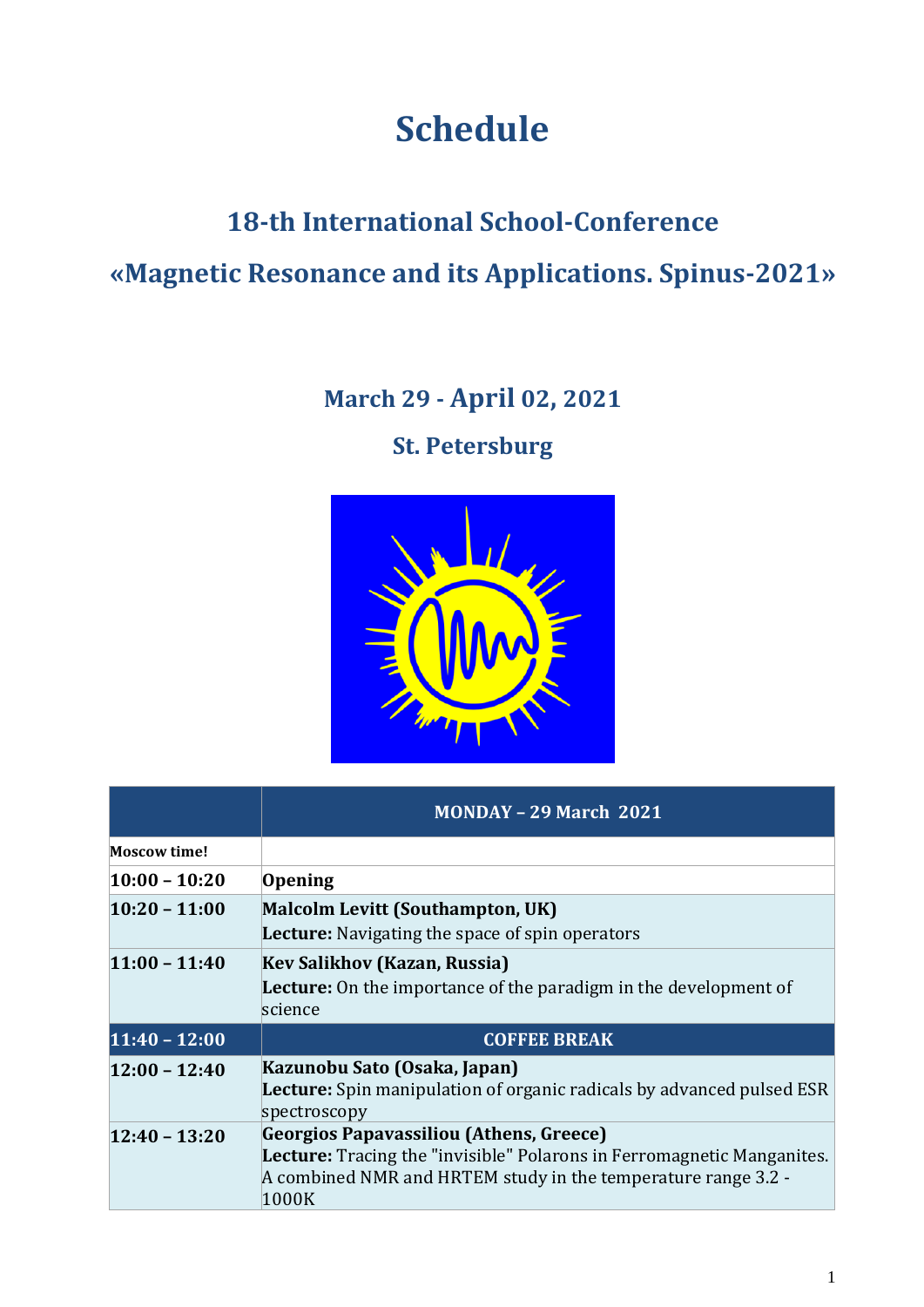| $13:20 - 13:40$     | Andrey Gavrilenko (Kazan, Russia)                                                                                                      |  |
|---------------------|----------------------------------------------------------------------------------------------------------------------------------------|--|
|                     | <b>Oral report:</b> Study of Doped Chalcopyrite Cu1-XPdXFeS2 Compounds<br>by 63,65Cu NMR and EPR Methods                               |  |
| $13:40 - 14:00$     | Egor Alakshin (Kazan, Russia)                                                                                                          |  |
|                     | Oral report: Nanostructures research using nuclear magnetic                                                                            |  |
|                     | resonance of helium-3                                                                                                                  |  |
| $14:00 - 14:15$     | Georgii Andreev (Kazan, Russia)                                                                                                        |  |
|                     | Oral report: Deviant behaviour of magnetization of microsized powder<br>of Ising dipolar antiferromagnet LiDyF4 at temperatures T > TN |  |
| $14:15 - 14:30$     | Alina Rakhimova (Surgut, Russian)                                                                                                      |  |
|                     | <b>Oral report:</b> Electron spin resonance method data for core samples                                                               |  |
|                     | from the Tomsk region deposits                                                                                                         |  |
| $14:30 - 15:30$     | <b>LUNCH</b>                                                                                                                           |  |
| $15:30 - 16:10$     | Olga Lapina (Novosibirsk, Russia)                                                                                                      |  |
|                     | Lecture: Modern SSNMR for studing structure of functional materials                                                                    |  |
| $16:10 - 16:25$     | Larisa Tsyro (Surgut, Russian)                                                                                                         |  |
|                     | Oral report: Spin properties of the water-Portland cement system                                                                       |  |
| $16:25 - 16:40$     | Junko Ikeda (Chiba, Japan)                                                                                                             |  |
|                     | <b>Oral report:</b> The simple method of estimation of a retarder influence                                                            |  |
|                     | on the cement hardening process                                                                                                        |  |
| 16:40 - 16:55       | Anastasiia Nagmutdinova (Bologna, Italy)                                                                                               |  |
|                     | <b>Oral report:</b> Time domain NMR Pake-Doublet analysis of sorption                                                                  |  |
|                     | cycles experiments of cement materials                                                                                                 |  |
| $16:55 - 17:10$     | Arina Parfishina (Kazan, Russia)                                                                                                       |  |
|                     | <b>Oral report:</b> The first observation of NMR in 169Tm in magnetically                                                              |  |
|                     | diluted Van Vleck paramagnet LiTm0.02Y0.98F4                                                                                           |  |
| $17:10 - 17:30$     | <b>COFFEE BREAK</b>                                                                                                                    |  |
| $17:30 - 18:10$     | Stefan Jurga (Poznań, Poland)                                                                                                          |  |
|                     | <b>Lecture:</b> Copolymer systems studied by NMR and other complementary<br>techniques                                                 |  |
|                     | Elena Charnaya (Saint-Petersburg, Russia)                                                                                              |  |
| 18:10-18:50         | Lecture: NMR studies of phase transitions in confined metals and alloys                                                                |  |
|                     |                                                                                                                                        |  |
|                     |                                                                                                                                        |  |
|                     | TUESDAY - 30 March 2021                                                                                                                |  |
| <b>Moscow time!</b> |                                                                                                                                        |  |
| $10:00 - 10:40$     | <b>Sergey Vasiliev (Turku, Finland)</b>                                                                                                |  |
|                     | Lecture: Atomic hydrogen in solid molecular crystals. Magnetic                                                                         |  |
|                     | Resonance and Quantum Diffusion                                                                                                        |  |
| $10:40 - 11:20$     | <b>Yury Bunkov (Moscow, Russia)</b>                                                                                                    |  |
|                     | Lecture: Spin Superfluid Quantum Computing                                                                                             |  |
| $11:20 - 11:40$     | Oksana Koplak (Chernogolovka, Russia)                                                                                                  |  |
|                     | <b>Oral report:</b> Ferromagnetic resonance of magnetic multilayered                                                                   |  |
|                     | structures                                                                                                                             |  |
|                     |                                                                                                                                        |  |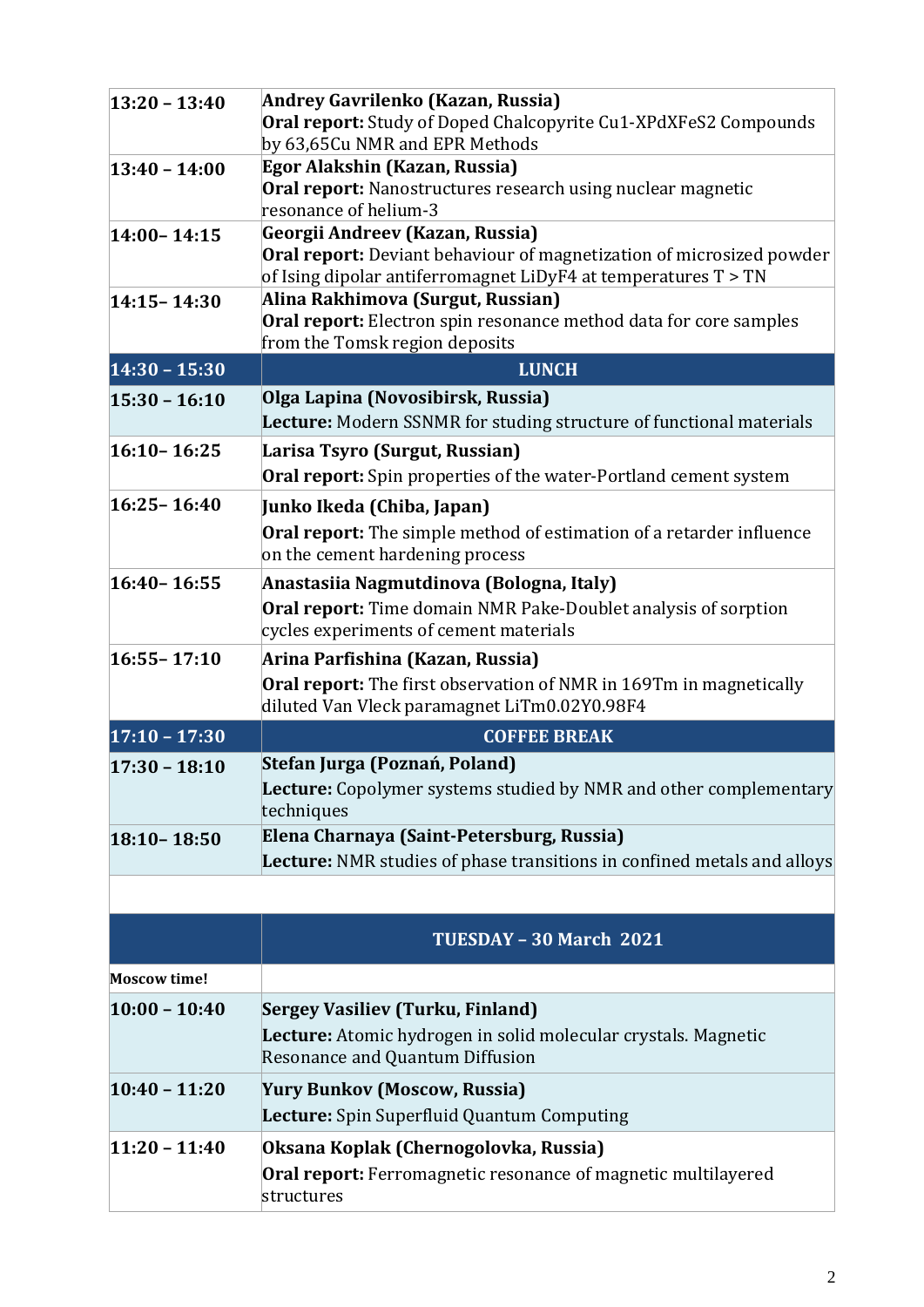| $11:40 - 12:00$     | <b>COFFEE BREAK</b>                                                                                                                                                            |  |  |
|---------------------|--------------------------------------------------------------------------------------------------------------------------------------------------------------------------------|--|--|
| $12:00 - 12:40$     | Jacques Friassard (Paris, France)<br><b>Lecture:</b> NMR Studies of metals and supported metal particles                                                                       |  |  |
| $12:40 - 13:20$     | Jozef Kowalewski (Stockholm, Sweden)                                                                                                                                           |  |  |
|                     | Lecture: Paramagnetic relaxation in solution: an overview                                                                                                                      |  |  |
| $13:20 - 13:40$     | Giuseppe Ferrauto (Torino, Italy)                                                                                                                                              |  |  |
|                     | <b>Oral report:</b> Supramolecular interaction between macrocyclic Gd (III)<br>complexes and polyaromatic systems as innovative way to enhance<br>relaxivity                   |  |  |
| $13:40 - 13:55$     | <b>Wassilios Papawassiliou (Stockholm, Sweden)</b>                                                                                                                             |  |  |
|                     | Oral report: Broadband High Resolution NMR Studies of Topological<br>Matter                                                                                                    |  |  |
| $13:55 - 14:10$     | <b>Edem Chakalov (Saint-Petersburg, Russia)</b>                                                                                                                                |  |  |
|                     | <b>Oral report:</b> Using electronic criterion towards to the halogen bond for<br>prediction 31P NMR chemical shift of phosphine oxides as probe<br>acceptors                  |  |  |
| $14:10 - 14:30$     | Rustem Khusnutdinov (Kazan, Russia)                                                                                                                                            |  |  |
|                     | <b>Oral report:</b> Two-frequency flat gradiometer for searching explosives<br>hidden under clothing - modeling and experiment                                                 |  |  |
| $14:30 - 15:30$     | <b>LUNCH</b>                                                                                                                                                                   |  |  |
| $15:30 - 16:10$     | <b>Bernhard Bluemich (Aachen, Germany)</b><br><b>Lecture:</b> Advances and Adventures with Compact Magnetic Resonance                                                          |  |  |
| $16:10 - 17:10$     | Oral blitz reports of young scientists (5 $min \times 10$ ); see speakers below in<br>the list of POSTER SESSION I                                                             |  |  |
| $17:00 - 17:30$     | <b>COFFEE BREAK</b>                                                                                                                                                            |  |  |
| $17:30 - 18:50$     | <b>POSTER SESSION I</b>                                                                                                                                                        |  |  |
|                     |                                                                                                                                                                                |  |  |
|                     | <b>WEDNESDAY - 31 March 2021</b>                                                                                                                                               |  |  |
| <b>Moscow time!</b> |                                                                                                                                                                                |  |  |
| $10:00 - 10:40$     | Igor Koptyug (Novosibirsk, Russia)                                                                                                                                             |  |  |
|                     | <b>Lecture:</b> Parahydrogen-induced polarization: bridging the gap between<br>homogeneous and heterogeneous catalysis                                                         |  |  |
| $10:40 - 10:55$     | Anna Mastova (Novosibirsk, Russia)                                                                                                                                             |  |  |
|                     | Oral report: The 1H NMR and CIDNP study of the interaction of<br>nonsteroidal anti-inflammatory drug ketoprofen with L- and D-<br>tryptophan                                   |  |  |
| $10:55 - 11:10$     | Polina Kononova (Novosibirsk, Russia)                                                                                                                                          |  |  |
|                     | <b>Oral report:</b> The 1H NMR and MD study of the interaction of the<br>antiviral agent glycyrrhizin with lipid membranes: an effect on lipid<br>mobility and membrane fusion |  |  |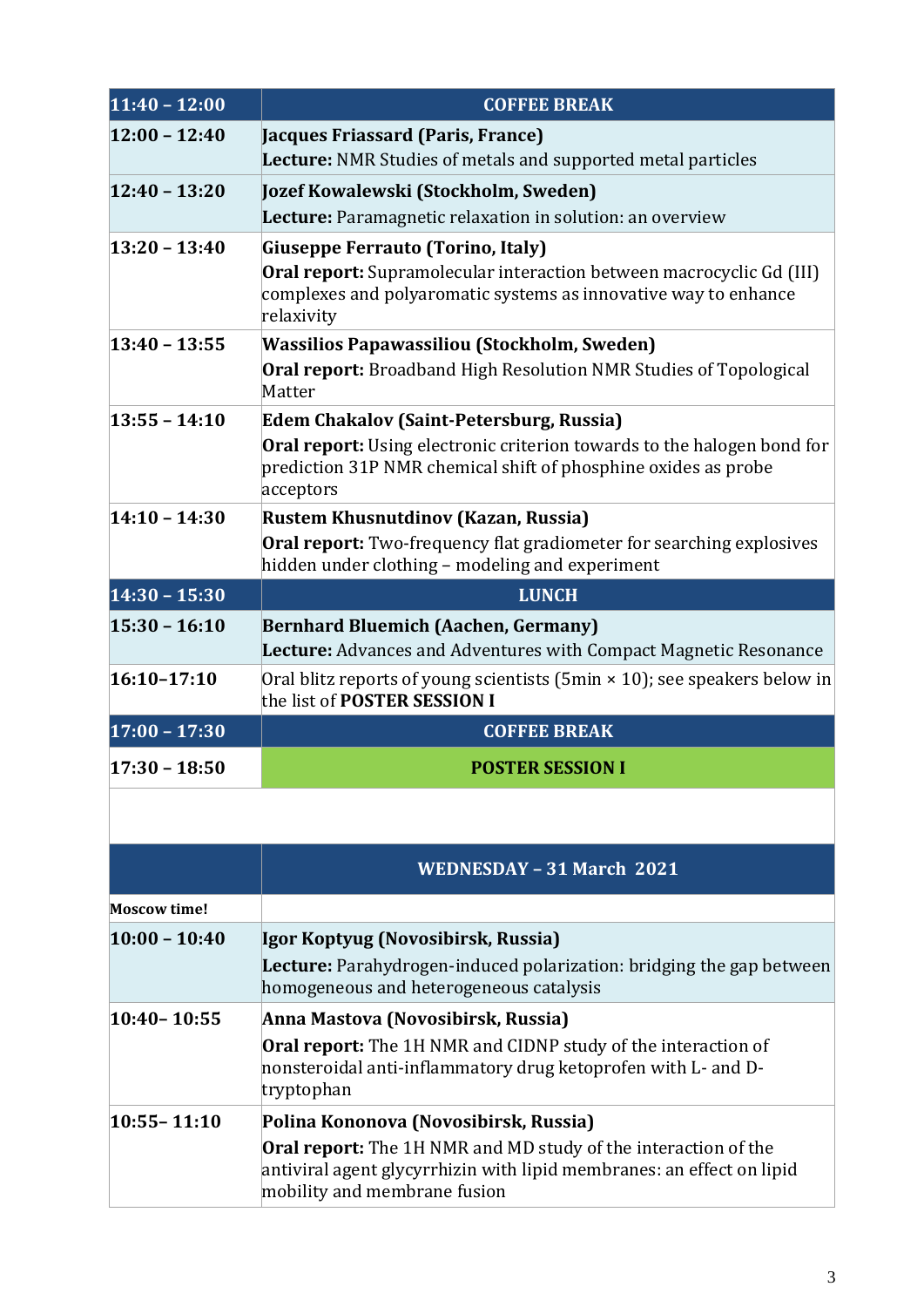| $11:10 - 11:25$ | Polina Skvortsova (Kazan, Russia)<br><b>Oral report:</b> Pillar[5] arene complexes with palindromic DNA decamer<br>and plasmid DNA                                        |  |  |
|-----------------|---------------------------------------------------------------------------------------------------------------------------------------------------------------------------|--|--|
| $11:25 - 11:40$ | Alina Pichugina (Surgut, Russia)<br>Oral report: The role of radicals in the formation of pathogenic<br>organomineral formations in the body                              |  |  |
| $11:40 - 12:00$ | <b>COFFEE BREAK</b>                                                                                                                                                       |  |  |
| $12:00 - 12:40$ | Yuri Pirogov (Moscow, Russia)<br>Lecture: Multinuclear MRI investigations                                                                                                 |  |  |
| $12:40 - 13:20$ | Uwe Eichhoff (Gaggenau, Germany)<br>Lecture: Advanced MRI-methods for evaluation of Parkinson's disease                                                                   |  |  |
| $13:20 - 14:00$ | David Lurie (Aberdeen, United Kingdom)<br>Lecture: Fast Field-Cycling Magnetic Resonance Imaging                                                                          |  |  |
| $14:00 - 14:15$ | Elizaveta Kononenko (Novosibirsk, Russia)<br><b>Oral report:</b> Operando 3D MRI visualization of complex heterogeneous<br>catalytic system using parahydrogen            |  |  |
| $14:15 - 14:30$ | Vladimir Koshman (Novosibirsk, Russia)<br><b>Oral report:</b> The 1H NMR study of lipid peroxidation processes<br>involving chelate complexes of thiosemicarbazone Dp44mT |  |  |
| $14:30 - 15:30$ | <b>LUNCH</b>                                                                                                                                                              |  |  |
| $15:30 - 16:10$ | Thomas Meersmann (Nottingham, United Kingdom)<br>Lecture: Monoatomic spin systems as magnetic resonance probes for                                                        |  |  |
|                 | biomedical and engineering applications                                                                                                                                   |  |  |
| $16:10 - 16:30$ | Daniela Lalli (Alessandria, Italy)<br>Oral report: Mn-Based Silica Nanoparticles as Potential MRI Probes                                                                  |  |  |
| $16:30 - 16:45$ | Aleksandra Kusova (Kazan, Russia)<br><b>Oral report:</b> Protein intermolecular interactions according to the<br>translational diffusion by PFG NMR and DLS               |  |  |
| $16:45 - 17:00$ | Carlos Cabal Mirabal (La Habana, Cuba)<br>Oral report: The sense of the development of MRI.                                                                               |  |  |
| $17:00 - 17:30$ | <b>COFFEE BREAK</b>                                                                                                                                                       |  |  |
| $17:30 - 17:50$ | Carlos Cabal Mirabal (La Habana, Cuba)<br><b>Oral report:</b> Curie Spin relaxation contribution during the aggregation<br>process of HbS Hemoglobin                      |  |  |
| $17:50 - 18:05$ | Fabian Tamayo Delgado (Santiago de Cuba, Cuba)<br>Oral report: Correlation times and water fractions distribution in HbA<br>and HbS intracellular solutions               |  |  |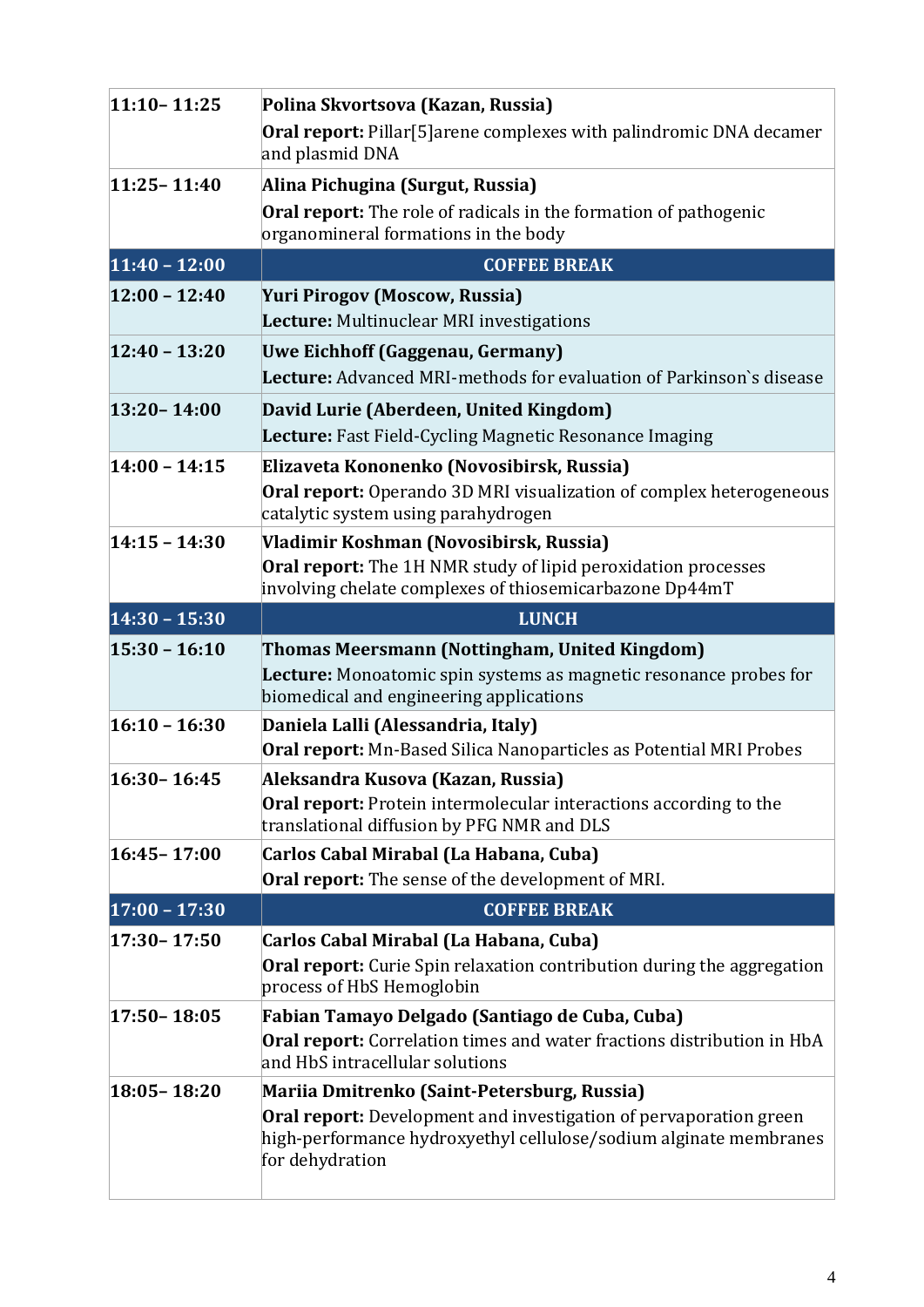| 18:20 - 18:35<br>Anna Kuzminova (Saint-Petersburg, Russia) |                                                                                                                                                              |  |
|------------------------------------------------------------|--------------------------------------------------------------------------------------------------------------------------------------------------------------|--|
|                                                            | <b>Oral report:</b> The correlation of structure with transport properties of<br>novel pervaporation sodium alginate membranes modified by Zr-MOFs           |  |
| $18:35 - 18:50$                                            | Vladislav Liamin (Saint-Petersburg, Russia)                                                                                                                  |  |
|                                                            | <b>Oral report:</b> Investigation of novel pervaporation membranes based on<br>sodium alginate - fullerene derivative composites                             |  |
|                                                            |                                                                                                                                                              |  |
|                                                            | THURSDAY - 01 April 2021                                                                                                                                     |  |
| <b>Moscow time!</b>                                        |                                                                                                                                                              |  |
| $10:00 - 10:40$                                            | <b>William Price (Sydney, Australia)</b><br>Lecture: NMR Diffusion Measurements and Time-Dependent Samples                                                   |  |
| $10:40 - 11:20$                                            | Janez Stepišnik (Ljubljana, Slovenia)                                                                                                                        |  |
|                                                            | Lecture: Frequency selection of molecular translation dynamics with<br>different NMR MGSE sequences                                                          |  |
| $11:20 - 11:40$                                            | Georgy Mozzhukhin (Gebze-Kocaeli, Turkey)                                                                                                                    |  |
|                                                            | <b>Oral report:</b> Quadrupole coupling constants in compounds with<br>aminogroups in liquids                                                                |  |
| $11:40 - 12:00$                                            | <b>COFFEE BREAK</b>                                                                                                                                          |  |
| $12:00 - 12:40$                                            | Leonid Grunin (Kirchheim/Teck, Germany)<br>Lecture: Review of Pulse Sequences Applicable in Time-Domain NMR.                                                 |  |
| $12:40 - 13:00$                                            | Tatiana Kulagina (Chtunogolovka, Russia)                                                                                                                     |  |
|                                                            | <b>Oral report:</b> Structure and Mobility of Elastomers Studied by the<br>signals of primary and stimulated echoes                                          |  |
| $13:00 - 13:20$                                            | Sergey Vasil'ev (Chtunogolovka, Russia)                                                                                                                      |  |
|                                                            | Oral report: Hambergite (Be2BO3OH) as a model of one-dimensional<br>dipolar coupled 1H zig-zag spin chain.                                                   |  |
| $13:20 - 13:35$                                            | Maria Ivanova (Yoshkar-Ola, Russia)                                                                                                                          |  |
|                                                            | <b>Oral report:</b> TD-NMR in study of fat melting                                                                                                           |  |
| $13:35 - 13:50$                                            | Sirvan Sultan Uguz (Ankara, Turkey)<br><b>Oral report:</b> Use of TD NMR Approaches for Characterisation of Bovine<br>and Porcine Gelatin Based Soft Candies |  |
| $13:50 - 14:05$                                            | Lydia Gkoura (Athens, Greece)<br>Oral report: 2D NMR diffusion-relaxation (DT2) studies of water in<br>hydrophobic carbon nanotubes                          |  |
| 14:05-14:20                                                | Naira Khusnutdinova (Saint-Petersburg, Russia)                                                                                                               |  |
|                                                            | <b>Oral report:</b> Modeling the system of the melt of carbosilane<br>dendrimers                                                                             |  |
| $14:20 - 15:30$                                            | <b>LUNCH</b>                                                                                                                                                 |  |
| $15:30 - 16:50$                                            | Oral blitz reports of young scientists (5min × 14); see speakers below in<br>the list of POSTER SESSION II                                                   |  |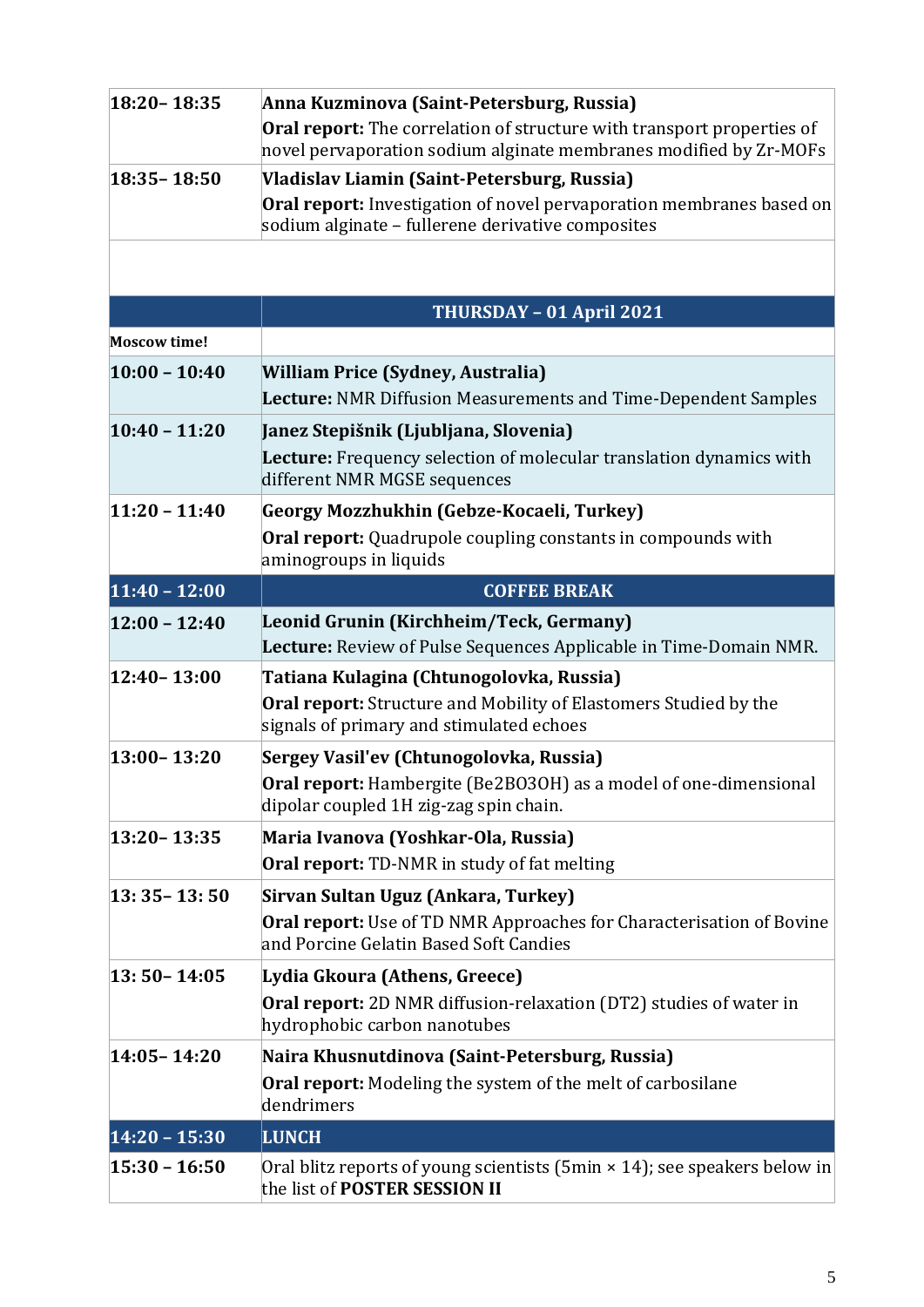| $16:50 - 17:10$     | Andrei Komolkin (Saint-Petersburg, Russia)                                                                                                                                    |  |
|---------------------|-------------------------------------------------------------------------------------------------------------------------------------------------------------------------------|--|
|                     | <b>Oral report:</b> Master programs in Physics at Saint Petersburg State<br>University                                                                                        |  |
| $17:10 - 17:30$     | <b>COFFEE BREAK</b>                                                                                                                                                           |  |
| $17:30 - 19:00$     | <b>POSTER SESSION II</b>                                                                                                                                                      |  |
|                     |                                                                                                                                                                               |  |
|                     | FRIDAY - 02April 2021                                                                                                                                                         |  |
| <b>Moscow time!</b> |                                                                                                                                                                               |  |
| $10:00 - 10:40$     | Vladimir Chizhik (Saint-Petersburg, Russia)<br>Lecture: A new model of the microstructure of mixtures of ionic liquids<br>with water: an alternative to " water pockets"      |  |
| $10:40 - 11:10$     | Sergey Dvinskikh (Stokholm, Sweden)<br><b>Oral report:</b> Ionic liquid crystals studied by solid-state NMR<br>spectroscopy                                                   |  |
| $11:10 - 11:25$     | Milosh Ubovich (Saint-Petersburg, Russia)<br>Oral report: Rotational motion of ions in alkylammonium nitrate ionic<br>liquids by molecular dynamics simulation method         |  |
| $11:25 - 11:40$     | Elisaveta Fedotova (Saint-Petersburg, Russia)                                                                                                                                 |  |
|                     | <b>Oral report:</b> Computer simulation of atactic polymers                                                                                                                   |  |
| $11:40 - 12:00$     | <b>COFFEE BREAK</b>                                                                                                                                                           |  |
| $12:00 - 12:40$     | Peter Tolstoy (Saint-Petersburg, Russia)<br>Lecture: Self-assembly of small molecules by H-bonds: how to<br>distinguish dimers, trimers, tetramers by NMR                     |  |
| 12:40-12:55         | Valerii Karpov (Saint-Petersburg, Russia)<br><b>Oral report:</b> Sensitivity of 77Se chemical shift to the selenium atom<br>surroundings in water media                       |  |
| $12:55 - 13:10$     | Aleksandr Koronatov (Saint-Petersburg, Russia)                                                                                                                                |  |
|                     | <b>Oral report:</b> 2D NMR Structure Determination of 3,4-Dihydro-1,2,4-<br>triazine Intermediate in Novel Rh(II)-catalyzed Transannulation<br>Reaction                       |  |
| $13:10 - 13:25$     | Nadezhda Antonova (Saint-Petersburg, Russia)                                                                                                                                  |  |
|                     | <b>Oral report:</b> Micelle formation in magnesium hexanoate solution in the<br>presence of a peptide 1B03                                                                    |  |
| $13:25 - 13:40$     | Andrey Stanislavovas (Kazan, Russia)                                                                                                                                          |  |
|                     | <b>Oral report:</b> Spin kinetics of gaseous 3He in oriented aerogels                                                                                                         |  |
| $13:40 - 13:55$     | Konstantin Belov (Ivanovo, Russia)<br><b>Oral report:</b> Comparison of the spatial structure of the mefenamic acid<br>molecule in solution at normal and supercritical state |  |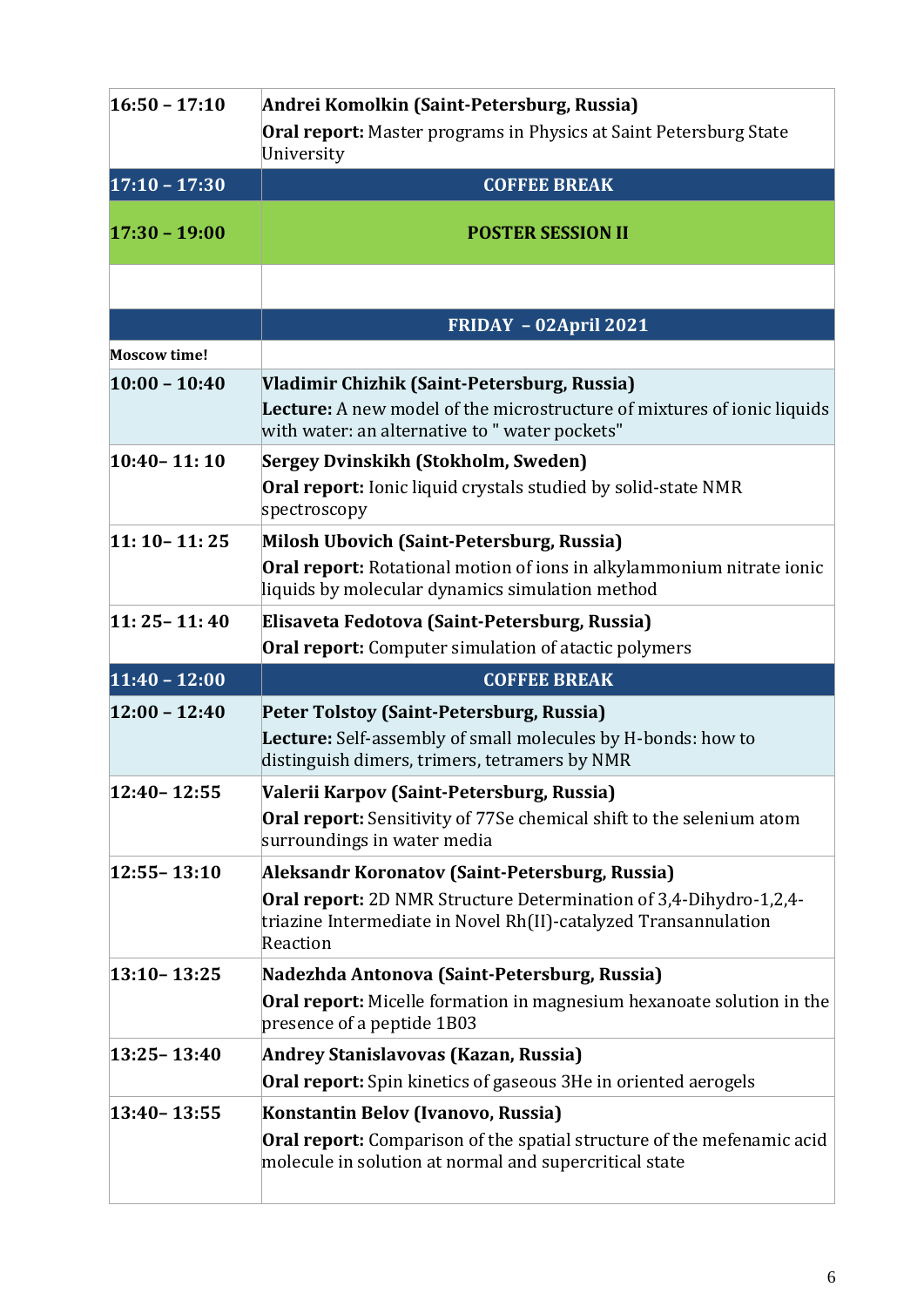| $13:55 - 14:10$ | Elizaveta Andronova (Saint-Petersburg, Russia)<br>Oral report: Proton mobility in Dion-Jacobson phase HCa2Nb3010<br>studied by 1H NMR |  |
|-----------------|---------------------------------------------------------------------------------------------------------------------------------------|--|
| $14:10 - 14:25$ | Anna Tyurtyaeva (Saint-Petersburg, Russia)<br>Oral report: Nanoconfined water in pillared zeolites probed by 1H<br>NMR                |  |
| 14:25 - 16:00   | <b>MEETING</b><br>OF AWARDING COMMISSION                                                                                              |  |
| $16:00 - 17:00$ | <b>AWARDING and CLOSING</b>                                                                                                           |  |

| $\mathbf{1}$   |            | Dmitry Aleshin | Double step spin transition in binuclear Fe-Fe helicates with<br>incapsulated anion by NMR spectroscopy                                                                    |
|----------------|------------|----------------|----------------------------------------------------------------------------------------------------------------------------------------------------------------------------|
| $\overline{2}$ | Aleksandra | Andrzejowska   | Molecular dynamic of bound water in Antarctic lichenized<br>fungus Umbilicaria antarctica Frey & I.M. observed by sorption<br>isotherm and 1H-NMR                          |
| 3              | Valerii    | Bezrodnyi      | Computer simulation and NMR study of the temperature<br>dependencies of the structural and dynamic characteristics of<br>Lys2Arg peptide dendrimers                        |
| 4              | Dmitriy    | Blokhin        | The spatial structure of SEM1(86-107) peptide in "protein-<br>micelle of dodecylphosphocholine" complex by NMR<br>spectroscopy                                             |
| 5              | Agata      | Bogdał         | The classification of residual bound water fractions in<br>rehydrated phospholipid lyophilizates                                                                           |
| 6              | Anna       | Butyugina      | Computer simulation of ionic liquid [C12-Im-C12]+[BF4]- in<br>smectic-A phase                                                                                              |
| 7              | Mariia     | Dmitrenko      | The application of bulk and surface modifications for sodium<br>alginate membranes for enhanced pervaporation dehydration                                                  |
| 8              | Emil       | Fatullaev      | The Brownian dynamics and numerical self-consistent field<br>simulations of the dendrigraft nanocontainers                                                                 |
| 9              | Albina     | Gafarova       | EPR Study and DFT-Assisted Identification of Radicals in y-<br><b>Irradiated Calcium Gluconate</b>                                                                         |
| 10             | Irina      | Golubeva       | Primary echo signals in flexible polymers with isolated three-<br>spin groups                                                                                              |
| 11             | Sofia      | Mikhtaniuk     | The structural and dynamic characteristics of Lys2Gly and<br>Lys2Lys peptide dendrimers. The molecular dynamics<br>simulation and NMR relaxation at different temperatures |
| 12             | Alexander  | Selivanov      | Optimization of parameters for molecular dynamics modeling of<br>ionic liquid [BMIM][SCN].                                                                                 |
| 13             | Nina       | Djapic         | Chiral carbon bearing the hydrogen: a porphyrin and the<br>tetrapyrroles                                                                                                   |

#### **POSTER SESSION I (Tuesday, 17:30 – 18:50)**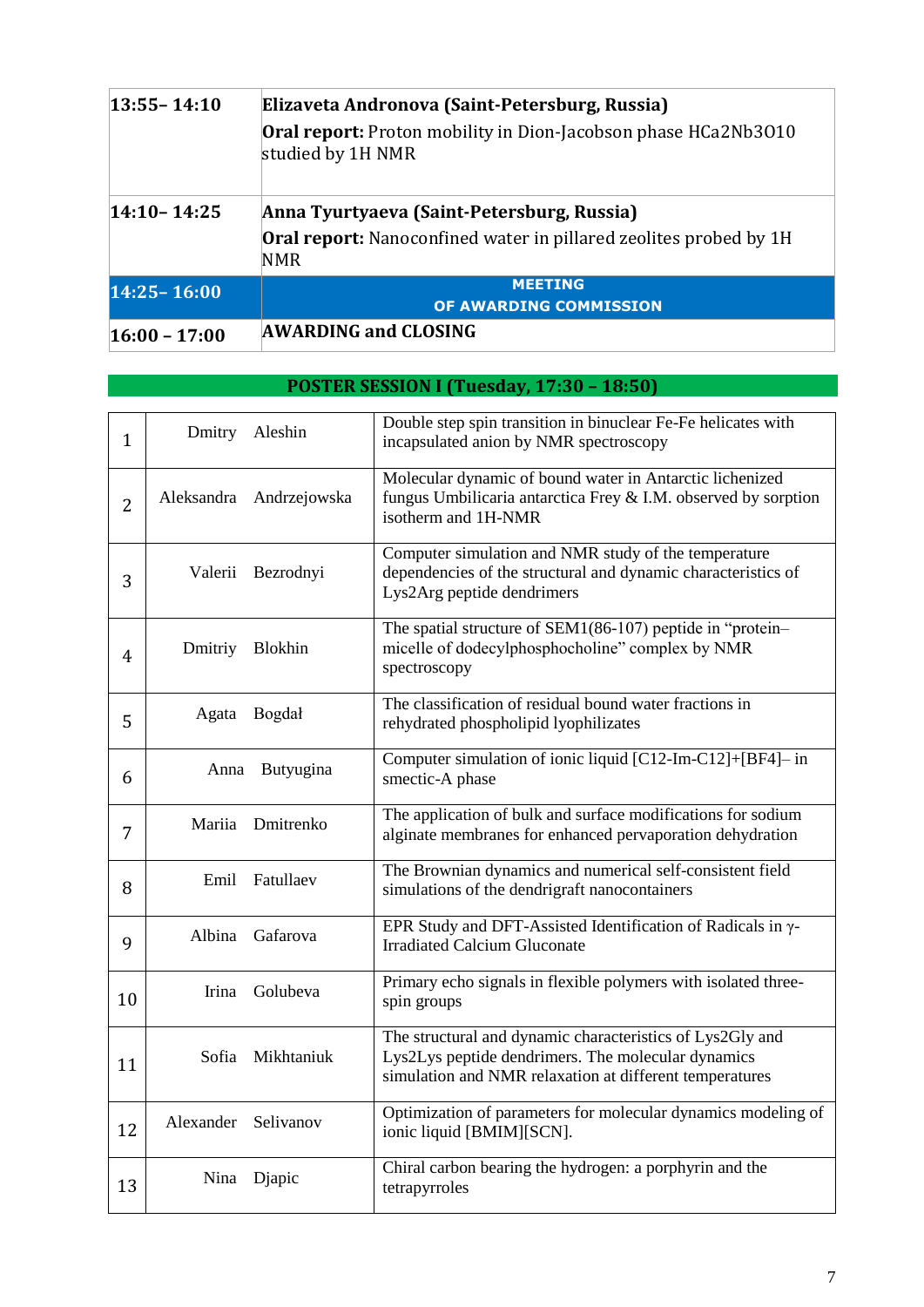| 14 | Grigorii | Karnaukh         | Direct exchange of identical quantum objects with a finite<br>number of eigenstates                                                                     |
|----|----------|------------------|---------------------------------------------------------------------------------------------------------------------------------------------------------|
| 15 | Pavel    | Kupriyanov       | Peculiarities of processing and analysis of NMR spectra of<br>liquids with a low abundance of studied nuclei in the Earth<br>magnetic field             |
| 16 | Yury     | Neronov          | Determination of the magnetic moments of the 6Li and 7Li<br>nuclei using a spectrometer that registers simultaneous signals<br>from two types of nuclei |
| 17 |          | Mikhail Rudavets | Mellin-Barnes Integral Approach for Exact Evaluation of Spin<br>Echo Signals from Fluids with Magnetizible Grains.                                      |
| 18 | Arseniy  | Slobodyuk        | NMR spectra, structure and ionic motions in the new potassium<br>fluoridooxalate zirconates                                                             |
| 19 | Murat    | Tagirov          | Magnon quantisation in the magnetic field gradient                                                                                                      |

### **POSTER SESSION II (Thursday, 17:30 – 18:50)**

| $\mathbf{1}$ | Olga Kokh                 | Investigation of the molecular mobility of the ionic liquid<br>BmpyrrNTF2 by NMR methods                                 |
|--------------|---------------------------|--------------------------------------------------------------------------------------------------------------------------|
| 2            | Mikhail Kostin            | The study of non-covalent interactions in complexes of CH3Br<br>by quantum-chemical calculations                         |
| 3            | Karol Kubat               | Hydration properties of tadalafil preparations in the matrix of<br>the soluplus polymer.                                 |
| 4            | Kuzminova<br>Anna         | Development and characterization of novel pervaporation<br>membranes based on sodium alginate modified by FeBTC          |
| 5            | Lavrova<br>Anna           | The basic physics of ASL perfusion and its applications in<br>neuroimaging: a review                                     |
| 6            | Mamadazizov<br>Sultonazar | 14N Quadrupole Coupling Constants calculation in some<br>compounds with amino groups                                     |
| 7            | Yulianela<br>Mengana      | Evaluation of the dynamic viscosity in protein solutions<br>applying Nuclear Magnetic Relaxation.                        |
| 8            | Anastasia Nikitina        | Research and development of an information system for<br>optimizing the contrast of a magnetic resonance image           |
| 9            | Vasilii Pelipko           | Nuclear Overhauser effect in determination the geometric<br>configuration of the N'-substituted hydrazone methylpyruvate |
| 10           | Julia<br>Popova           | The Application of Nuclear Magnetic Resonance Spectroscopy<br>to the Calculation of Lignin Structure Formulas            |
| 11           | Smirnov<br>Mark           | 1H High-resolution NMR spectrometry and relaxometry for<br>soybean oil research                                          |
| 12           | Viktoria Vasinovich       | Peculiarities of microstructure in mixtures SLAS-DTAB-D2O<br>according to NMR data                                       |
| 13           | Irina<br>Yefimova         | Molecular Dynamics simulation of ethylenediamine-Cu2+                                                                    |